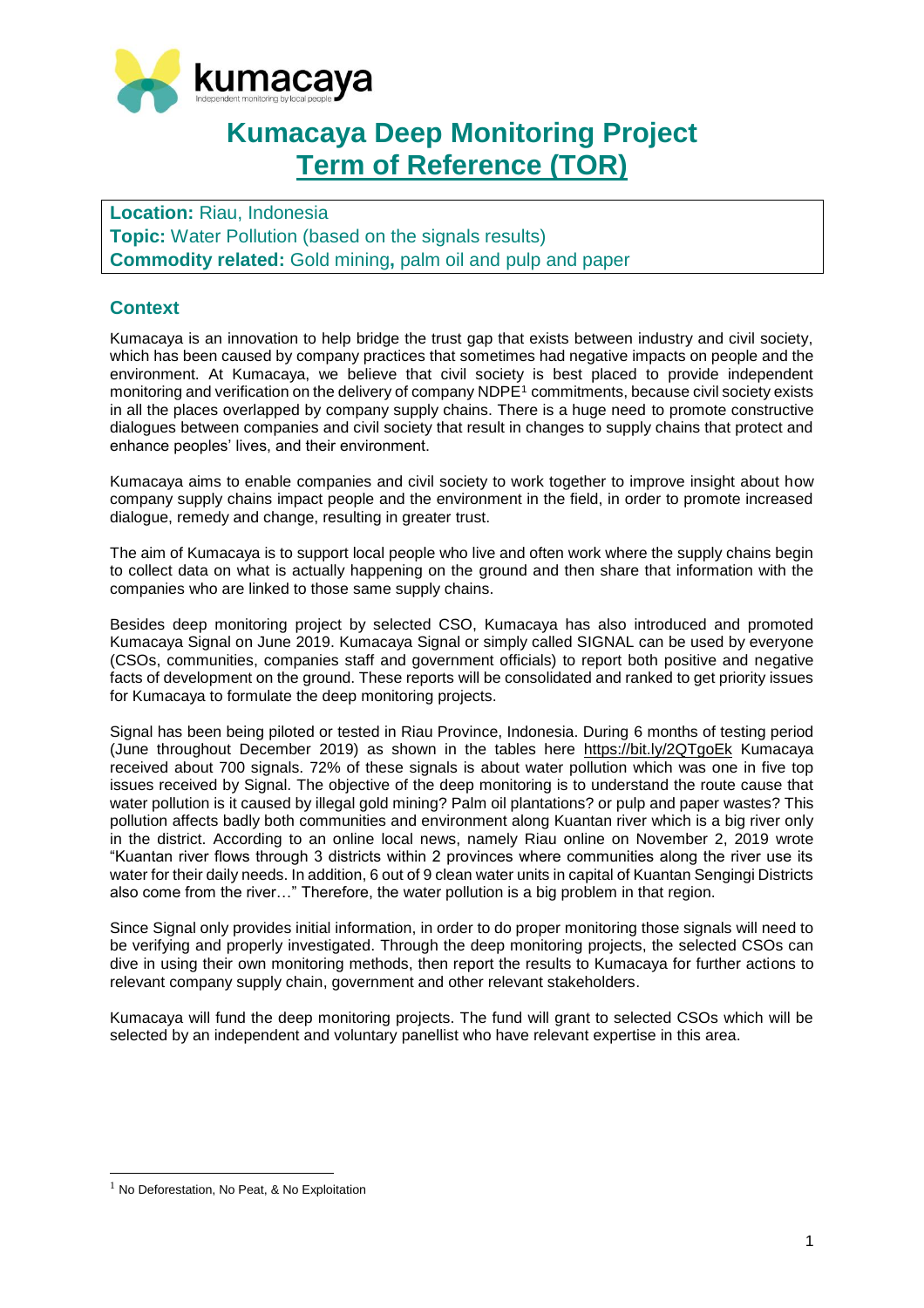

Objective of this topic is to answer the following questions and identify:

- What is the river basin & catchment area?
- What is the state of the river monitored in a specific place at a specific time?
- Sampling and testing: What chemicals were found in the river at several levels and at which period? What is the root cause of the river pollution? We expect the CSO to identify the different potential sources
- How does it impact the local communities and the environment and which ones?
- How the relevant local stakeholders (companies, NGOs, communities and government) respond to this pollution?

#### **Location**

This Kumacaya monitoring project will take place in Indonesia, in Sengingi District in Riau Province, It is anticipated that in order to ensure adequate coverage, Kumacaya will contract several Civil Society Experts and Organization to conduct different portions of the monitoring work.



### **Conditions:**

Applicants are encouraged to use their own methodology and propose their way of conducting the work. The Monitoring Projects Terms of Reference are published on the Kumacaya website [\(www.kumacaya.org\)](http://www.kumacaya.org/) regularly where potential applicants will be able to communicate their interest and obtain information on the application process. Priority will be given to applications from local organisation with appropriate knowledge, expertise language and logistical capacity to conduct this work. Funding guidelines are available on our website for Civil Society, we recommend to read and follow them in order to be eligible for the funds.

Application will be reviewed by selection panel group composed of several experts into the area of concern of the topic and in the palm oil industry and Kumacaya team. Applications will be reviewed,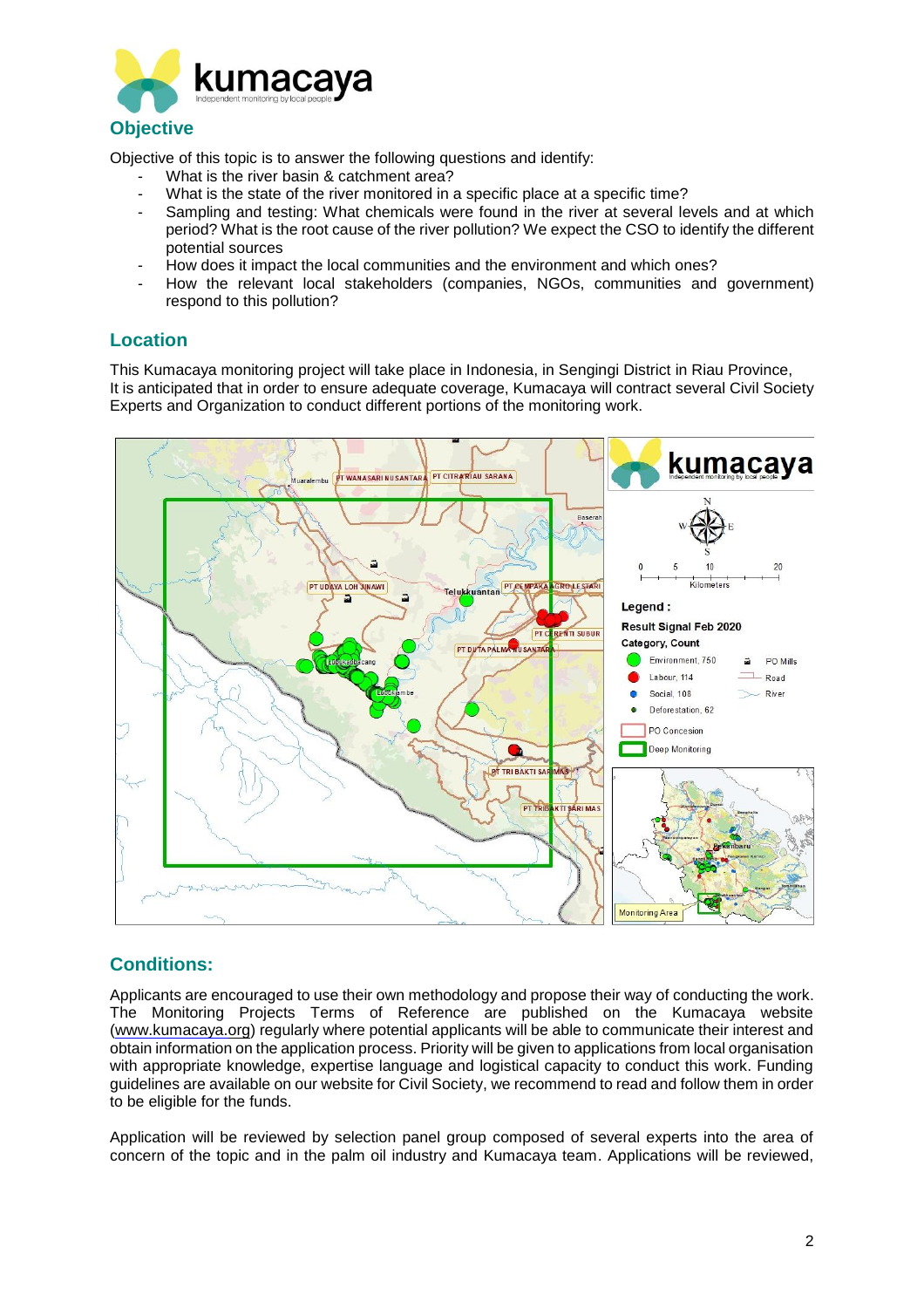

then contract is issued and signed. The process will take maximum 4 weeks. Once the process is done, CSO's will go and monitor for the period of time they proposed.

## **Project Timeframe:**

Six (6) months

## **Timeline:**

Deadline for applications: **February 28th , 2020** Selection deadline by **March 15th , 2020**

Application to send to: [indonesia@kumacaya.org](mailto:indonesia@kumacaya.org)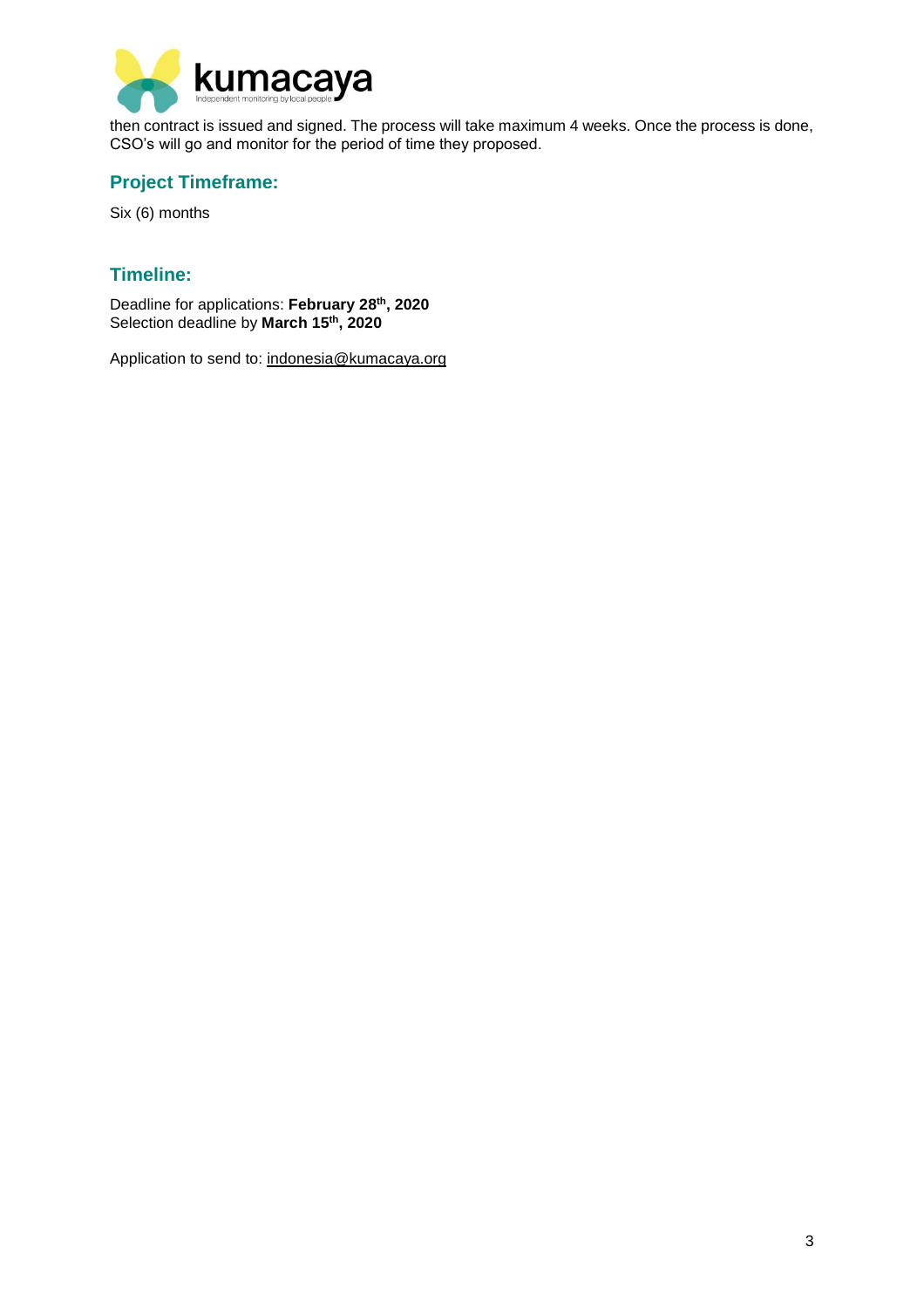

# **Proyek Pemantauan Mendalam Kumacaya Kerangka Acuan**

**Lokasi:** Riau, Indonesia. **Topik: Polusi Air –** tindak lanjut hasil Signal. **Komoditas terkait:** Tambang emas, sawit dan bubur kertas.

### **Konteks**

Kumacaya adalah sebuah inovasi untuk membantu menjembatani kesenjangan kepercayaan yang ada antara industri dan masyarakat madani, yang disebabkan oleh praktik perusahaan yang terkadang berdampak negatif pada manusia dan lingkungan. Kumacaya percaya bahwa masyarakat sipil merupakan alat yang tepat untuk melakukan pemantauan dan verifikasi independen atas komitmen perusahaan dalam hal NDPE, karena masyarakat sipil berada di tempat dimana rantai pasokan perusahaan saling bertemu. Ada kebutuhan besar untuk mempromosikan dialog konstruktif antara perusahaan dan masyarakat sipil yang menghasilkan perubahan pada rantai pasokan yang melindungi dan meningkatkan kehidupan masyarakat, dan lingkungan mereka.

Kumacaya bertujuan untuk memungkinkan perusahaan dan masyarakat sipil untuk bekerja sama untuk meningkatkan wawasan tentang bagaimana rantai pasokan perusahaan mempengaruhi orang dan lingkungan di lapangan, untuk mendorong peningkatan dialog, pemulihan dan perubahan, yang menghasilkan kepercayaan yang lebih besar.

Tujuan Kumacaya adalah untuk mendukung masyarakat lokal yang tinggal dan sering bekerja di mana rantai pasokan mulai mengumpulkan data tentang apa yang sebenarnya terjadi di lapangan, dan kemudian membagikan informasi tersebut dengan perusahaan-perusahaan yang terkait dengan rantai pasokan yang sama.

Selain Proyek Pemantaun Mendalam yang dilakukana oleh Organisasi Masyarakat Sipil (OMS) terpilih, Kumacaya juga telah mengenalkan dan mempromosikan Kumacaya Signal pada Juni 2019. Kumacaya Signal atau sederhananya disebut Signal dapat digunakan siapa saja (Organisasi Masyarakat Sipil, masyarakat, staf perusahaan dan aparat pemerintah) untuk melaporkan fakta-fakta pembangunan baik positif maupun negatif yang terjadi di lapangan. Laporan-laporan ini akan dikonsolidasikan dan dirangking untuk mendapatkan isu-isu prioritas bagi Kumacaya untuk memformulasikan proyek-proyek pemantauan mendalam.

Signal telah sedang diujicoba di Provinsi Riau, Indonesia. Selama 6 bulan masa ujicoba (Juni s/d Desember 2019) sebagaimana ditunjukan dalam tabel-table berikut https://bit.ly/2QTgoEk, Kumacaya telah menerima 700an signal sebagaimana ditunjukan pada tabel di atas. 72% signal yang diterima Kumacaya adalah tentang polusi air yang merupakan 1 dari 5 isu tertinggi yang diterima melalui Signal. Tujuan dari pemantauan mendalam ini adalah untuk memahami akar masalah polusi air apakah disebabkan oleh tambang emas illegal atau pembuangan perkebunan kelapa sawit atau produksi bubur kertas. Polusi air ini berefek buruk pada komunitas dan lingkungan sepanjang sungai Kuantan yang merupakan satu-satunya sungai besar di Kabupaten tersebut. Koran riauonline menulis pada tanggal 1 November 2019 bahwa "sungai Kuantan mengalir melalui 3 kabupaten dan 2 provinsi dimana komunitas-komunitas masyarakat yang berdiam sepanjang sungai ini menggunakan airnya untuk kebutuhan harian mereka. Selain itu, 6 dari 9 unit air bersih Kabupaten Kuansing juga menggunakan air dari sungai Kuantan sebagai bahan baku air bersih…". Oleh karena itu, polusi air merupakan masalah besar di wilayah tersebut.

Karena Signal hanya penyediakan informasi awal, informasi-informasi tersebut perlu diperdalam. Melalui proyek-proyek pemantauan mendalam, OMS terpilih dapat mendalaminya menggunakan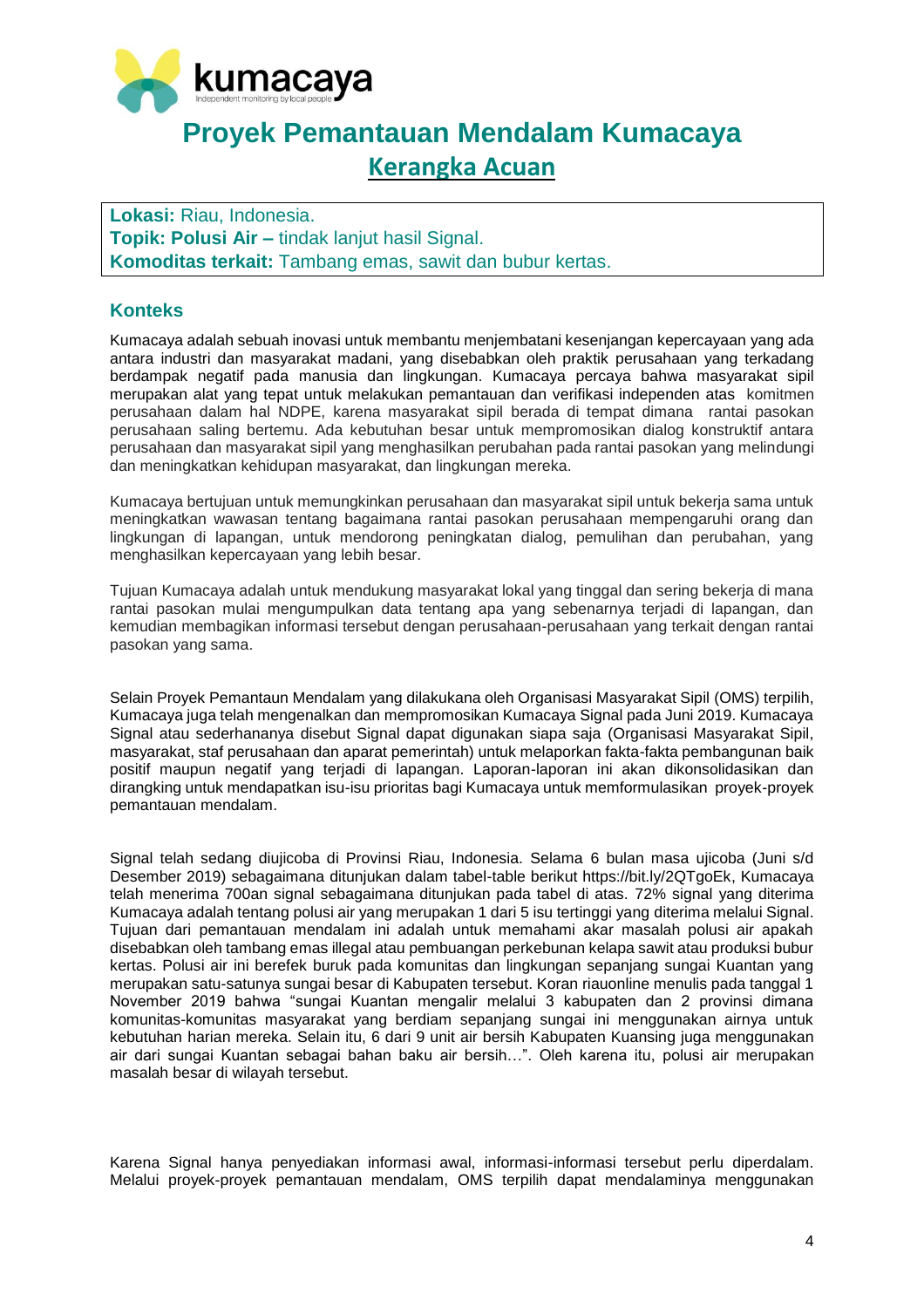

metode mereka kemudian melaporkan hasil-hasilnya ke Kumacaya untuk aksi lanjutan ke rantai pasok perusahaan, lembaga-lembaga pemerintah dan para pihak lainnya yang relevan.

Kumacaya akan mendanai proyek-proyek pemantauan mendalam tersebut. Dana akan dihibahkan ke orang yang ahli atau organisasi masyarakat sipil yang dipilih oleh suatu Panel sukarela dan mandiri yang memiliki keahlian relevan di sektor ini.

# **Tujuan:**

Tujuan topik ini adalah mengidentifikasi:

- Apakah kawasan tersebut merupakan Daerah Aliran Sungai (DAS) dan kawasan tangkapan air?;
- Apa sungai tersebut dipantau pada tempat dan waktu tertentu?;
- Pengambilan contoh dan pengujian air: bahan kimia apa yang ditemukan pada beberapa tingkat dan pada periode mana?;
- Apa akar penyebab polusi sungai tersebut?; Diharapkan pelaku pemantauan mendalam ini mengidentifikasi sumber-sumber potensial berbeda.
- Bagaimana dampaknya terhadap komunitas masyarakat lokal dan lingkungan sekitarnya?;
- Bagaimana para pihak terkait di tingkat lokal (perusahaan, LSM, masyarakat dan pemerintah) menanggapi polusi ini.

#### Lokasi:

Proyek pemantauan Kumacaya ini akan dilakukan di Kabupaten Kuantan Sengingi di Provinsi Riau. Fokus lokasinya akan merujuk pada titik-titik GPS yang diperoleh Kumacaya dari signal. Diperkirakan bahwa untuk memastikan cakupan yang memadai, Kumacaya akan mengontrak beberapa Ahli Masyarakat Sipil dan Organisasi untuk melakukan berbagai bagian pekerjaan pemantauan.